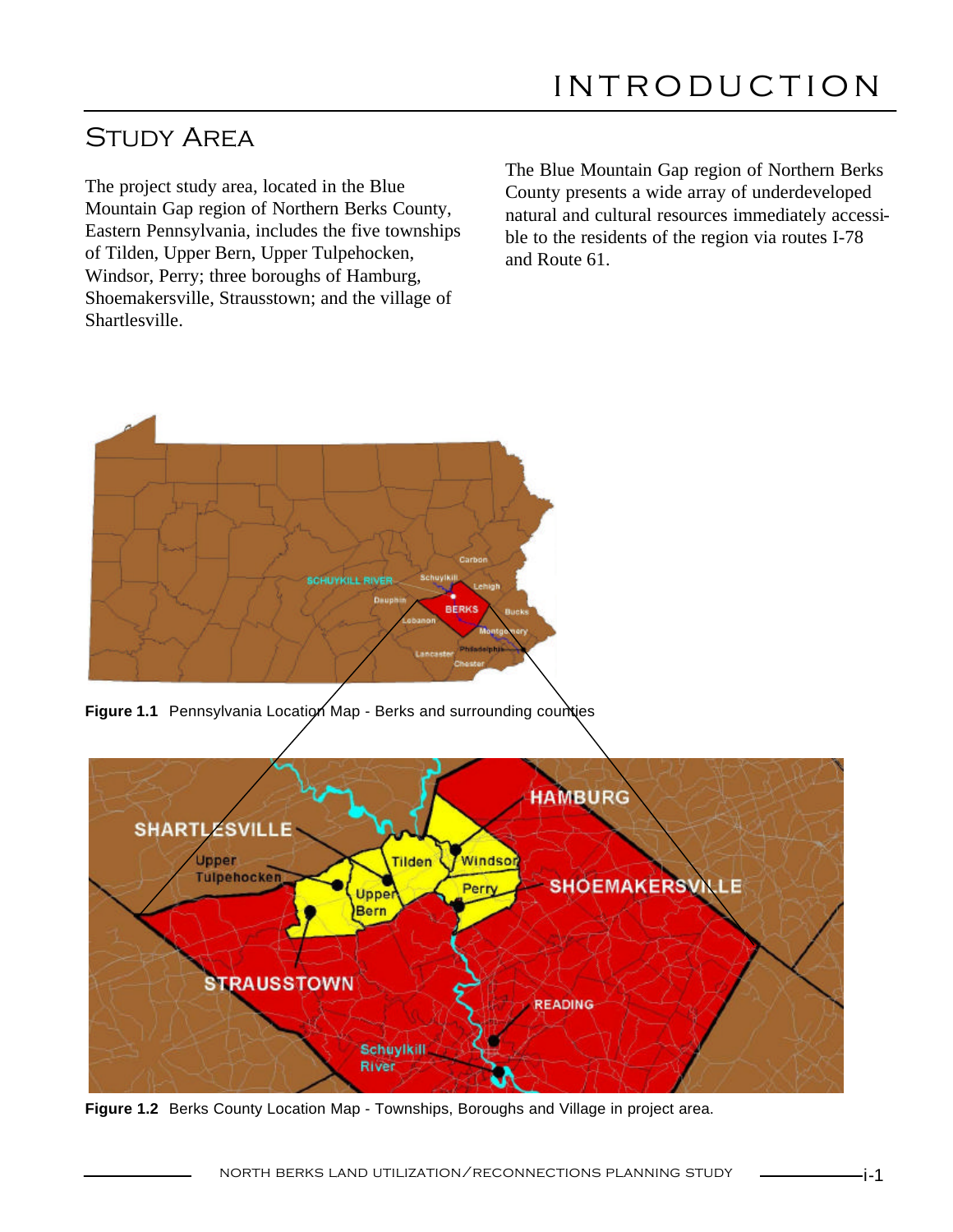# *Study Background*

This study was initiated by the Schuylkill River Greenway Association (SRGA) and the North Berks Recreation Corporation (NBRC) to assess the feasibility of:

- extending the planned Schuylkill River Trail from Hamburg to Shoemakersville;
- linking the towns of Hamburg, Shartlesville and Strausstown by establishing a pedestrian / bicycle and automobile touring route; and,
- utilizing state owned properties in and around the Kernsville Impounding Basin for recreational activities.

## *Need For The Study*

To fully capitalize upon the region's extraordinary assets, area citizens recommended the formation of a recreation planning and implementation agency during recent "Community Visioning" efforts. The North Berks Recreation Corporation (NBRC) was established to plan and develop recreational facilities for the region. In 2000, the NBRC incorporated as a non-profit group. Representatives from the Hamburg School District, the five townships, three boroughs and one community that make up the School District, participate in the organization. The NBRC initiated negotiations with the Pennsylvania Department of Environmental Protection (DEP), through the Bureau of Abandoned Mines and Reclamation (BAMR) to

investigate acquisition of the Kernsville Impounding Basin as a centrally located regional recreational facility.

### *Recreation*

NBRC is interested in exploring ideas of how to responsibly utilize state-owned land adjacent to the Schuylkill River for multiple types of active and passive recreation. Interest has been expressed in implementing walking/biking trails, a boat launch, and athletic fields with support facilities. A goal of the plan is to carefully integrate public recreational facilities within the character of the river and surrounding landscape. Development of new public recreational facilities along the river corridor is permitted by the State, but it must adhere to guidelines set by the Pennsylvania Scenic Rivers Program, which address aesthetic and ecologic issues.

#### *Funding*

The NBRC invited Schuylkill River Greenway Association (SRGA), a trail and open space advocacy organization and a regional stakeholder (as owner/manager of the Bartram Trail- a segment of the Schuylkill River Trail) to provide assistance to NBRC. Early in the year of 2000, SRGA applied for and received a Department of Conservation and Natural Resources (DCNR) Heritage Park grant from the first round of "Growing Greener" funds to prepare a "North Berks Land Utilization/Reconnections Planning Study." The NBRC and the Hamburg Area Soccer Association (HASA) provided matching funds to the state grant.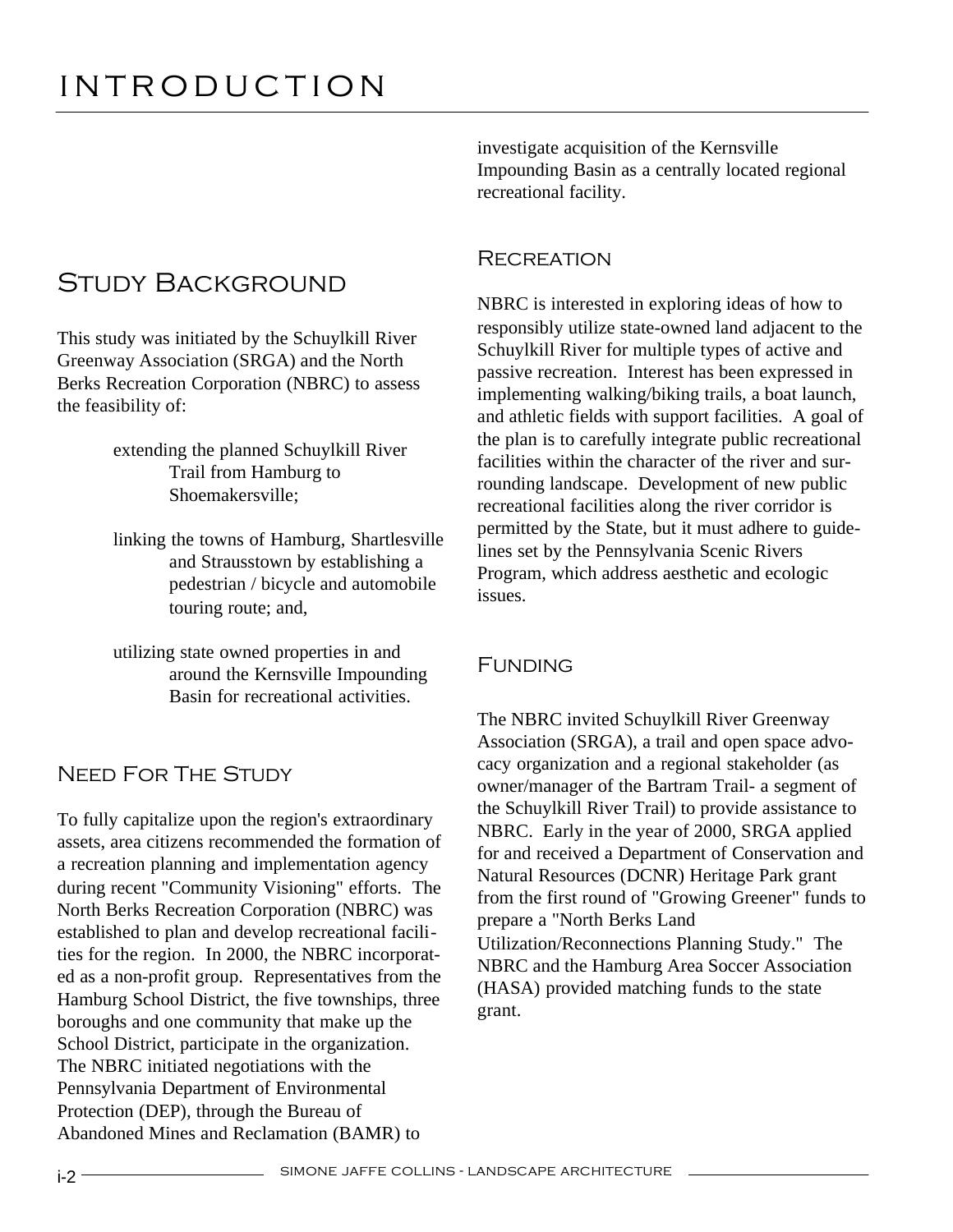# *Project Scope*

This study assesses the opportunities to; utilize state owned properties in and around the Kernsville Impounding Basin and former DER campground for recreational activities; to assess the feasibility of extending the planned Bartram Trail from Hamburg to Shoemakersville; and to establish a pedestrian/bicycle and automobile touring route along Route 22, linking the communities of Hamburg, Shartlesville and Strausstown. Additionally, the study recommends methods to enhance pedestrian connections within Hamburg, Strausstown, Shartlesville and Shoesmakersville.

There are four project work areas:

*Study Area 1.* Bartram Trail Extension - This study examines potential routes for the Bartram Trail linking Hamburg to Shoesmakersville.

*Study Area 2.* Hex Highway Touring Route - Old Route 22 (Hex Highway), an east/west route, connects the communities of Hamburg, Shartlesville and Strausstown. The study recommends roadway improvements to provide a separated bicycle touring lane and interpretive facilities.

*Study Area 3.* Kernsville Dam Impounding Basin Site - BAMR manages 252 acres of land adjacent to the Borough of Hamburg along the Schuylkill River. The site contains the Kernsville Dam, Impounding Basin, an abandoned campground, and a section of the proposed Bartram Trail. The study identifies passive and active recreational opportunities.

*Study Area 4.* Reconnections - The advent of the automobile has severed the "walkable" linkages between neighborhoods, employment centers, community facilities, and cultural features. The study analyzes existing pedestrian linkages and provides

recommendations for improving pedestrian connections within Hamburg, Shoemakersville, Shartlesville and Strausstown.

## *Open Space*

SRGA and NBRC were interested in exploring ideas to preserve state-owned land for wildlife preserve / wetlands / habitat. There are multiple parcels of state owned land located along the Schuylkill River in the Hamburg area that can be considered for open space / nature preserve. It must be understood that this segment of the Schuylkill River corridor is not a pristine, untouched landscape. It is land that has been shaped by the coal mining industry and a variety of other uses throughout the centuries. Although this land is not native, reserving its' open space for future generations is important.

Berks and other surrounding counties have an abundance of existing preserved open space, parks, and campgrounds. There is a combined total of 121 state game lands, state parks, state forests, county parks and campgrounds totaling over 130,000 acres within a 30 mile radius of Hamburg. These state, county, and private facilities provide public access to protected natural lands and camping facilities.

## *Trends in the United States*

Studies have proven the need for and benefits from trail development. A 1996 report titled The National Bicycling and Walking Study, prepared by the Rails-to-Trails Conservancy in Washington D.C. estimates that 131 million Americans regularly bicycle, walk, skate, or jog for exercise, sport, or recreation. Walking is the most popular recreational activity in the United States, with more than 100 million people of all ages walking for recreation from two to three times a week. In past years,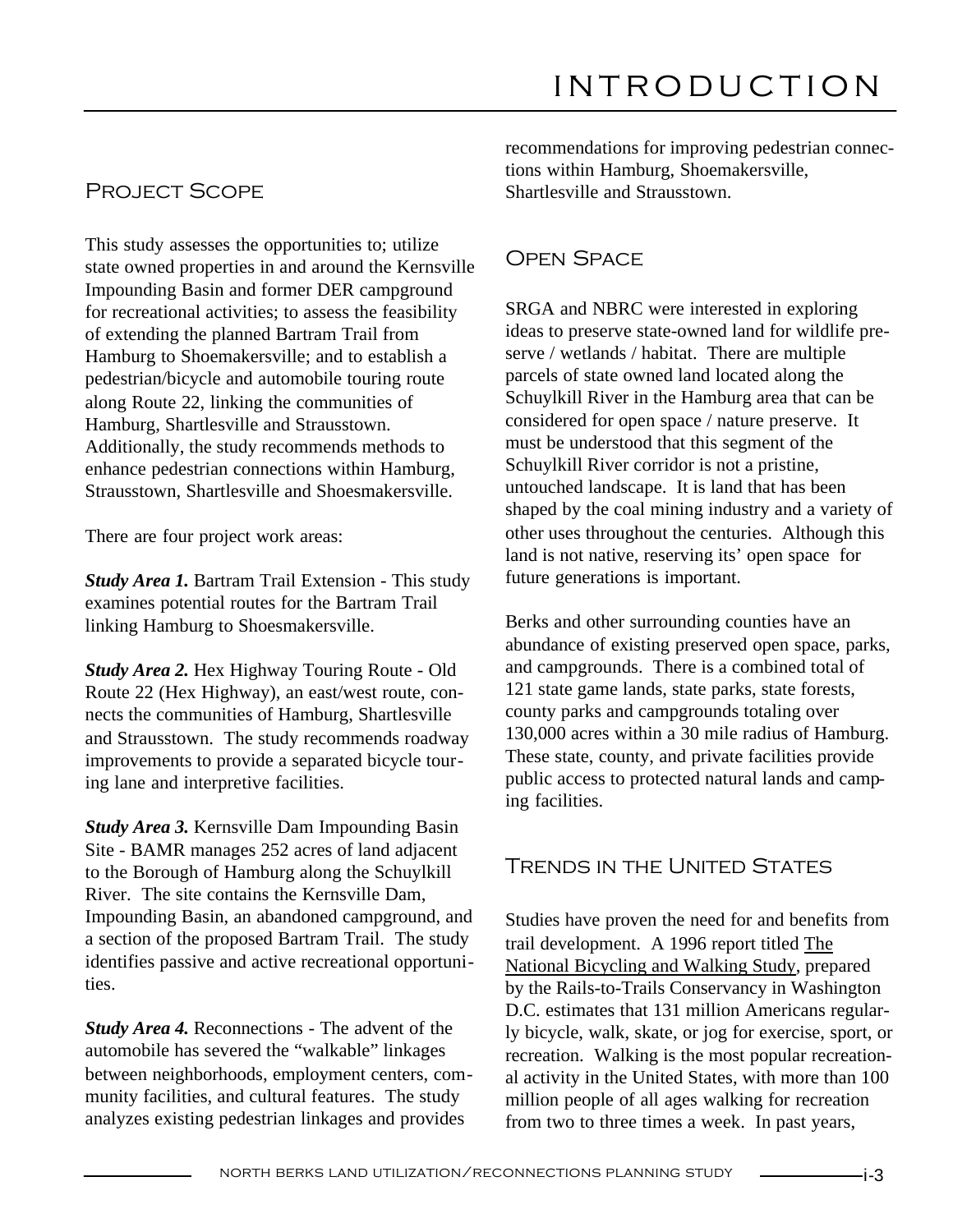# *introduction*

more bicycle owners say that there are few places near their homes where they can ride safely. In 1987, President Reagan's Commission on the American Outdoors recommended that a national system of greenways (a network of natural and man-made corridors connecting communities, parks, and recreational areas) be established.

Individual organizations and communities like the Schuylkill River Greenway Association, continue to preserve linear greenspaces. The Commonwealth of Pennsylvania is preparing a state-wide greenway plan to weave these individual green threads into a larger green network .

# *Project Scope*

This planning study is based on three broadly stated goals for exploring opportunities in land utilization and community reconnections as follows:

#### *1. Opportunities for utilizing the properties in and around the Kernsville Impounding Basin and former DER campground.*

Specific opportunities include:

- · Utilization of part of the basin for the development of at least three soccer (athletic) fields and other desired recreational uses.
- · Safe, convenient pedestrian / bicycle access to the active recreation and passive recreation areas from Hamburg and other North Berks communities is essential. This should include handicapped accessible connections to the maximum extent feasible.
- · Vehicular access to the active recreation areas, including participant and spectator parking, and emergency and maintenance access.
- · Development of support facilities for the active recreation components (i.e. restrooms, utilities, storage, security)
- · Utilization of part of the basin and surrounding public lands to preserve and enhance wildlife habitat and protect wetlands.
- · Utilization of part of the basin for future / continued desilting operations.
- · Investigation of dam safety as it relates to water trail, canoe portage and access issues.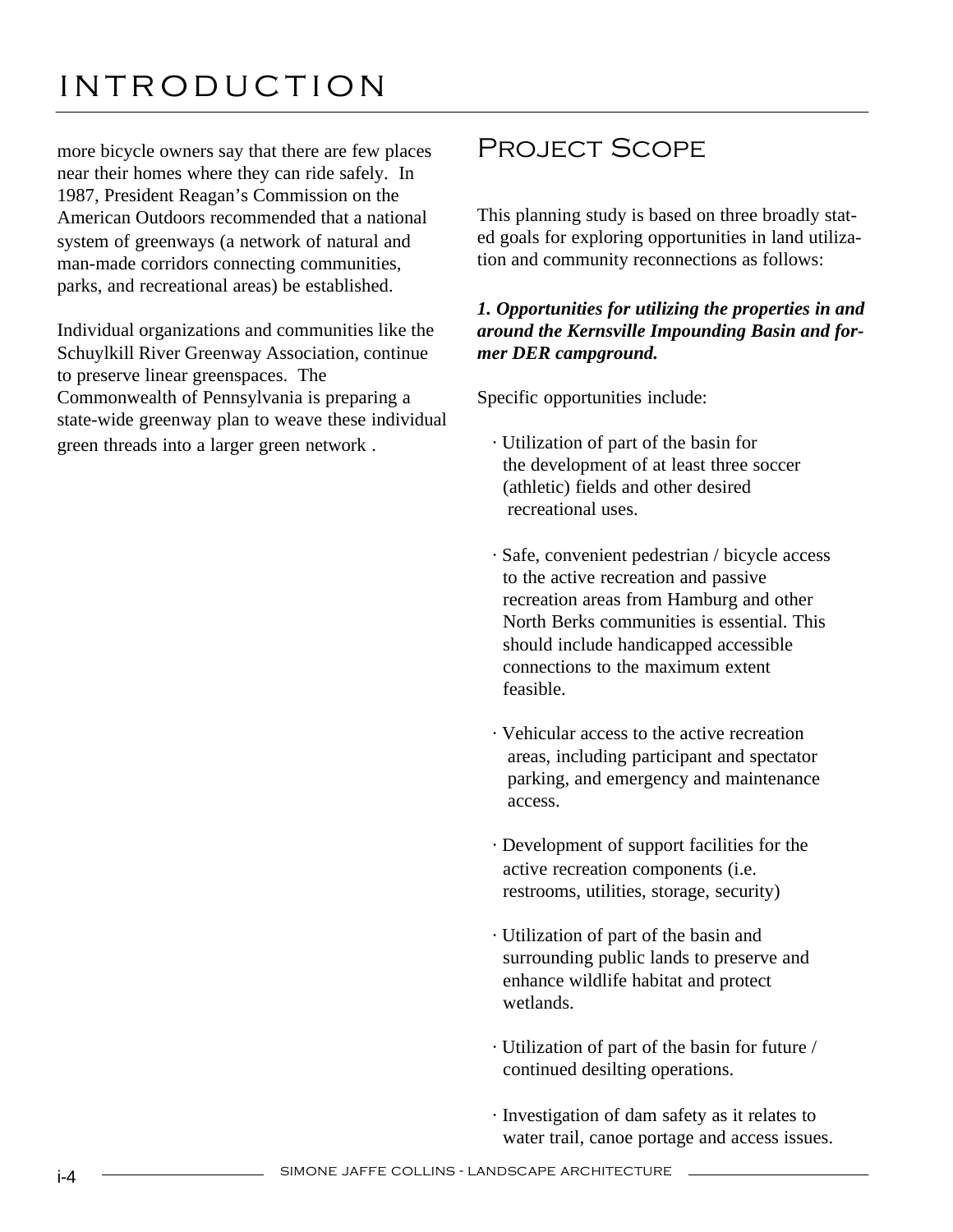# *introduction*

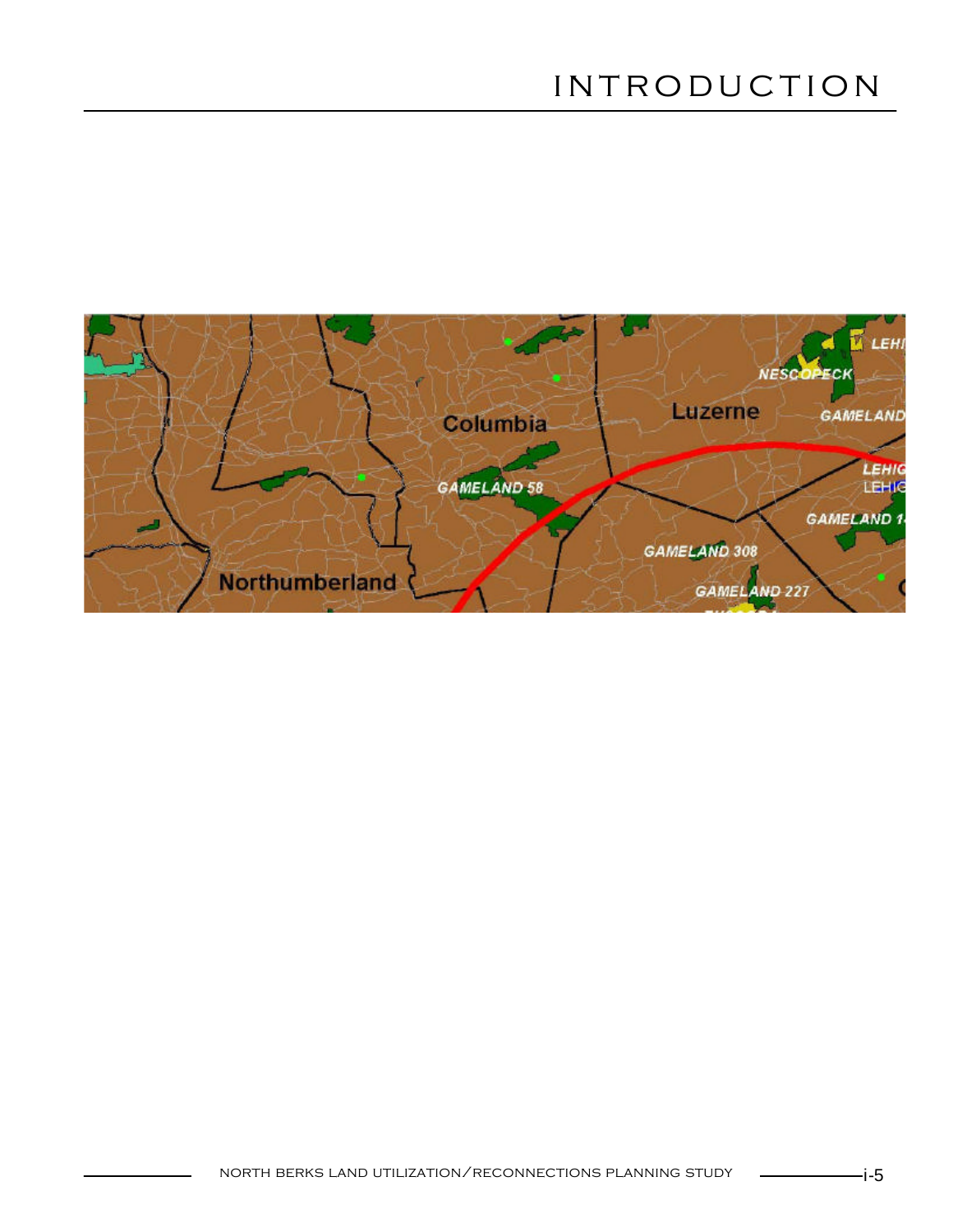· Reuse potential for the former DER campground.

*2. Opportunities to enhance, capitalize, and build on the variety of natural, man made and cultural resources in the North Berks and Blue Mountain Gap area.*

Specific resources include:

- · Appalachian Trail
- · Hawk Mountain Nature Preserve
- · State Game Lands No.106 & No. 10
- · Historic RR tunnel
- · Schuylkill River Navigation System remnants
- · Former RR grades / alignments
- · Historic neighborhoods and architecture
- · Area cultural institutions
- · Scenic beauty
- · Superior transportation access via the Highway node of I-78 and PA Rt. 61.
- · Existing traditional neighborhood fabric of Hamburg, Shoemakersville, Strausstown and Shartlesville.
- · The I-78 / Rt.. 61 highway node has the potential to become a TOD (transitoriented development).
- · Although technically not a part of the study area, the Village of Port Clinton, located just north of the Berks County line in Schuylkill County on Route 61, must be

considered in this study due to its proximity and the unique character of this former canal town.

· The Reading Blue Mountain and Northern Railroad is located in Port Clinton, and offers unique steam railroad excursions at various times during the year.

#### *3. Reconnections Concept*.

Modern transportation routes such as I-78, State Route 61, and other streets and railroads have increasingly led to the isolation of neighborhoods. These "modern" transportation improvements have made pedestrian / bicycle circulation both circuitous and dangerous. Since 1992, changes in federal legislation and Federal Highway Administration and PENNDOT policies have given new emphasis to non-motorized transportation modes. Federal and state funding programs have followed legislative and policy changes to make funding more available for pedestrian/bicycle connections. This study identifies barriers to village connections, examines the potential for new links to regional trail systems, and recommends potential routes for non-motorized circulation.

Some specific reconnections under this goal include:

- Concept plan for the extension of the Schuylkill River Trail, Bartram Trail (by means of an off-road trail) south from Hamburg through Shoemakersville.
- Concept plan for a pedestrian / bicycle route connection from Hamburg - west through Shartlesville to Strausstown (proba bly via an on-road route - old Rt.. 22)
- · In Hamburg, Shoemakersville, Shartlesville and Strausstown - Inventory of the destination locations of major recreational,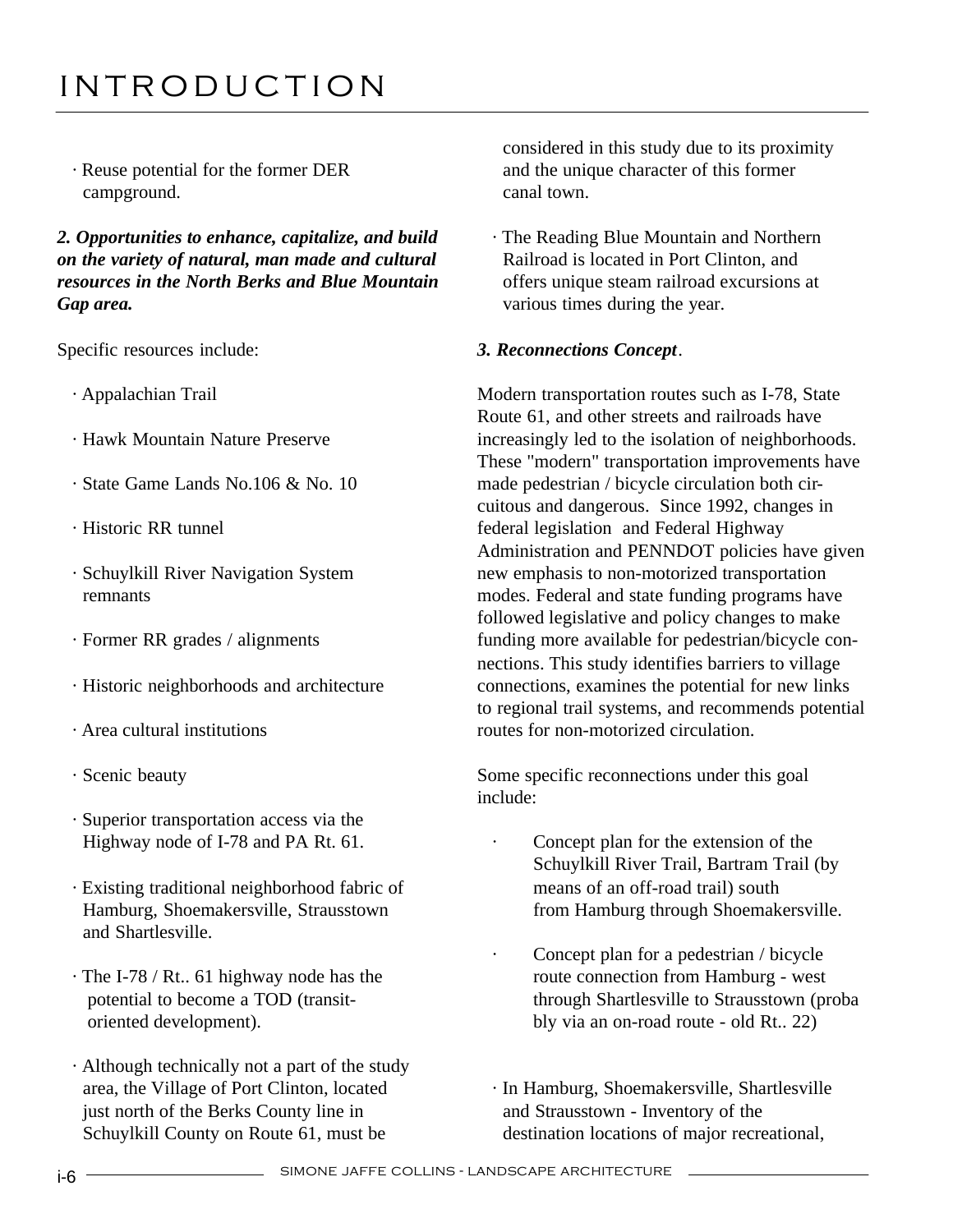historic, cultural, natural and man-made resources, schools, and employment centers (current and future). Analysis of the potential pedestrian/bicycle connections between these destinations, barriers to making these linkages, and development of a recommended concept plan for reconnecting these destination locations.

Additionally, the project scope required that the plan address the "Project Evaluation Criteria" set forth in the *Management Action Plan of the Schuylkill River Heritage Corridor*. These criteria include:

- · *Does the project show clearly an aspect of the corridor's themes as part of a system-wide story?*
- *· Does the project build identity for the corridor?*
- *· Does the project appeal to at least one of the target audiences - residents, corridor explorers, or tourists?*
- · *Does the project generate visitation of more annual visitors?*

*An answer of "no" to any of these questions should eliminate a project, except for very special circumstances.*

#### *The next set of criteria applies to phase 1 projects:*

- · *Does current ownership of the site allow the project to proceed?*
- · *Does the project have funding or is it likely to be funded in the next two years?*
- · Doe*s the project essential to happen in the in the next two years?*

#### *All projects, regardless of phase, should meet many of the following criteria:*

- · *Does the project have the ability to create additional funding support, partners, or volunteers?*
- *· Does the project encourage preservation and/or adaptive use of historic structures?*
- *· Does the project contribute to sustaining important natural resources?*
- *· Is there a sponsoring organization or partners with the capability of executing and managing the project?*
- · *Do elements of the project exist now?*
- · *Does the project enhance the accessibility of the corridor's river, recreational, historic and cultural resources?*
- · *Does the project encourage movement from one attraction to another?*
- · *Does the project advance the corridor's educational objectives?*
- · *Does the project generate permanent jobs?*
- · *Is the project's community impact positive?*
- · *Does the project generate tax revenues from retail sales or from lodging in addition to ticket sales?*

*A series of "no" answers to these questions should either eliminate the project, or move it to phase 3 if answers are unknown.*

The Management Action Plan defines three phases or stages for heritage development. Phase one targets corridor wide projects of advertising, market-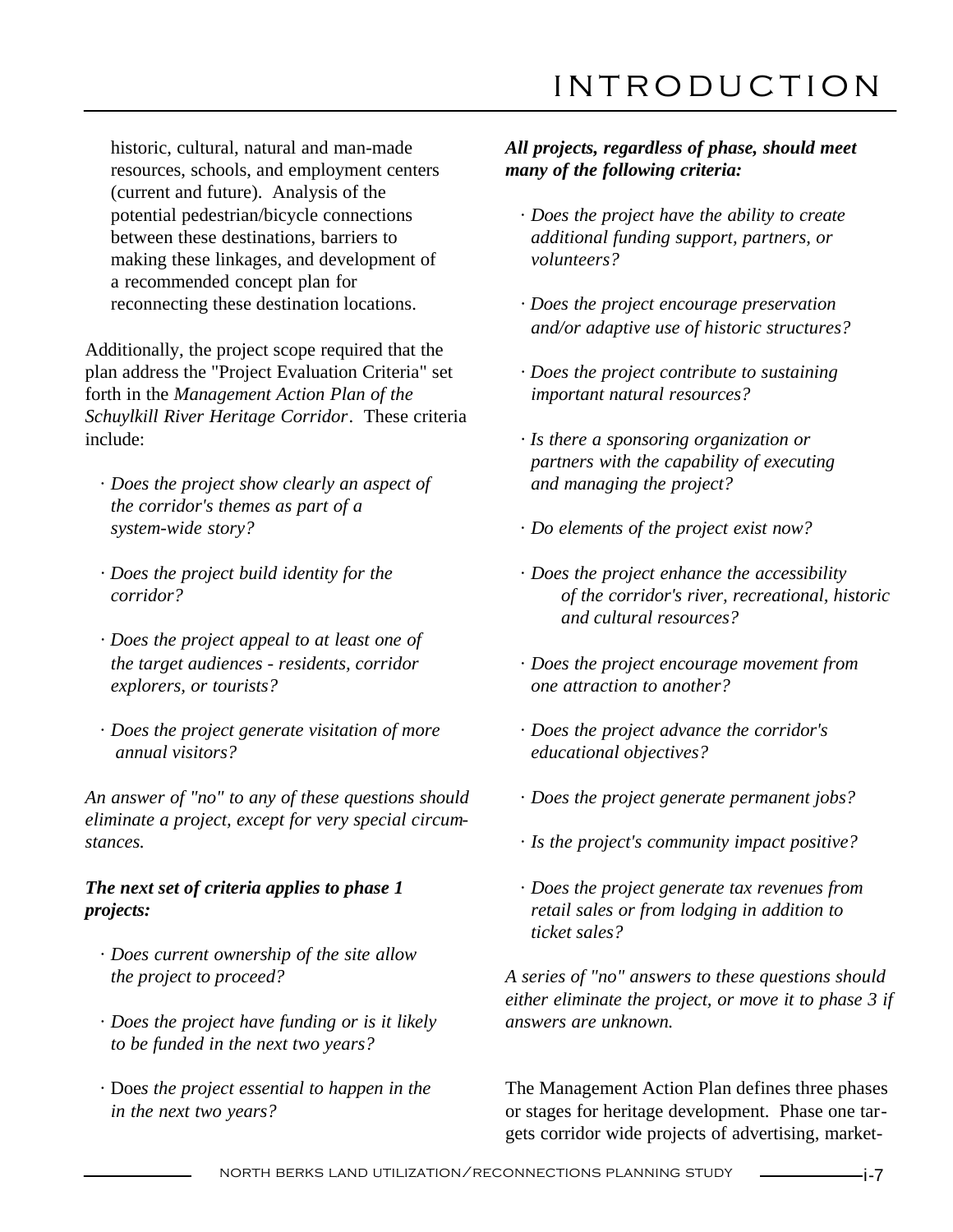# *introduction*

ing and overall management. Phase two projects relate to portions of parallel linear systems such as land and water trails, as well as waterfront open space. Phase three projects target site specific projects within the corridor. These are categorized into one of the four regions of either Anthracite, Agricultural, Industrial, or Urban Gateway.

The Bartram Trail extension and the Hex Highway trail are linear systems parallel and perpendicular to the Schuylkill River Heritage Corridor. These projects fall into phase two and three of the Management Action Plan. The Kernsville Dam Recreation Area can be categorized as a phase two project being along the Schuylkill River. The "Reconnection" of the local community to the Heritage Corridor are site specific and fall into the third phase within the Agricultural Region.

# *Project Partners*

#### *North Berks Recreation Corporation*

The North Berks Recreation Corporation was formed in response to a "Community Visioning" effort to serve as a recreation planning and implementation entity. The North Berks Recreation Corporation, comprised of representatives from the Hamburg School District and the five townships and four communities that make up the School District, was incorporated as a non-profit corporation to serve in this capacity.

#### *Schuylkill River Greenway Association (SRGA)*

The Schuylkill River Greenway Association's mission is to improve the quality of life by completing the Schuylkill River Greenway and leading the Schuylkill River Heritage initiatives. Since1995, under its broader mission, the Schuylkill River Greenway Association has managed the Pennsylvania Schuylkill River Heritage Corridor, which encompasses much of the same 5-county region as the Schuylkill River Valley National Heritage Area. The Greenway Association has

worked with the Pennsylvania Department of Conservation and Natural Resources to bring \$1.2M in direct Heritage Park funding to 30 different recipients, including five county governments, 11 local government entities, 13 non-profit organizations and a community college.

#### *Department of Conservation and Natural Resources (DCNR)*

The Department of Conservation and Natural Resources (DCNR) was established on July 1, 1995. DCNR partially replaces the former Department of Environmental Resources (DEP). The agency is charged with maintaining and preserving 116 state parks; managing 2.1 million acres of state forest land; providing information on the state's ecological and geologic resources; and establishing community conservation partnerships with grants and technical assistance to benefit rivers, trails, greenways, local parks and recreation, regional heritage parks, open space and natural areas. DCNR has provided funding for this project through its "Heritage Parks" program with money directed from the Commonwealth's Growing Greener program.

#### *Department of Environmental Protection (DEP)- Bureau of Abandoned Mines and Reclamation (BAMR)*

The Bureau of Abandoned Mine Reclamation administers and oversees the Abandoned Mine Reclamation Program in Pennsylvania. The bureau is responsible for resolving problems such as mine fires, mine subsidence, dangerous highwalls and other hazards which have resulted from past mining practices, and for abating or treating acid mine drainage from abandoned mines. BAMR is also charged with periodic dredging of the slackwater pools that have been created behind the various dams it owns on the Schuylkill River. These dams were created to prevent coal silt from migrating down river.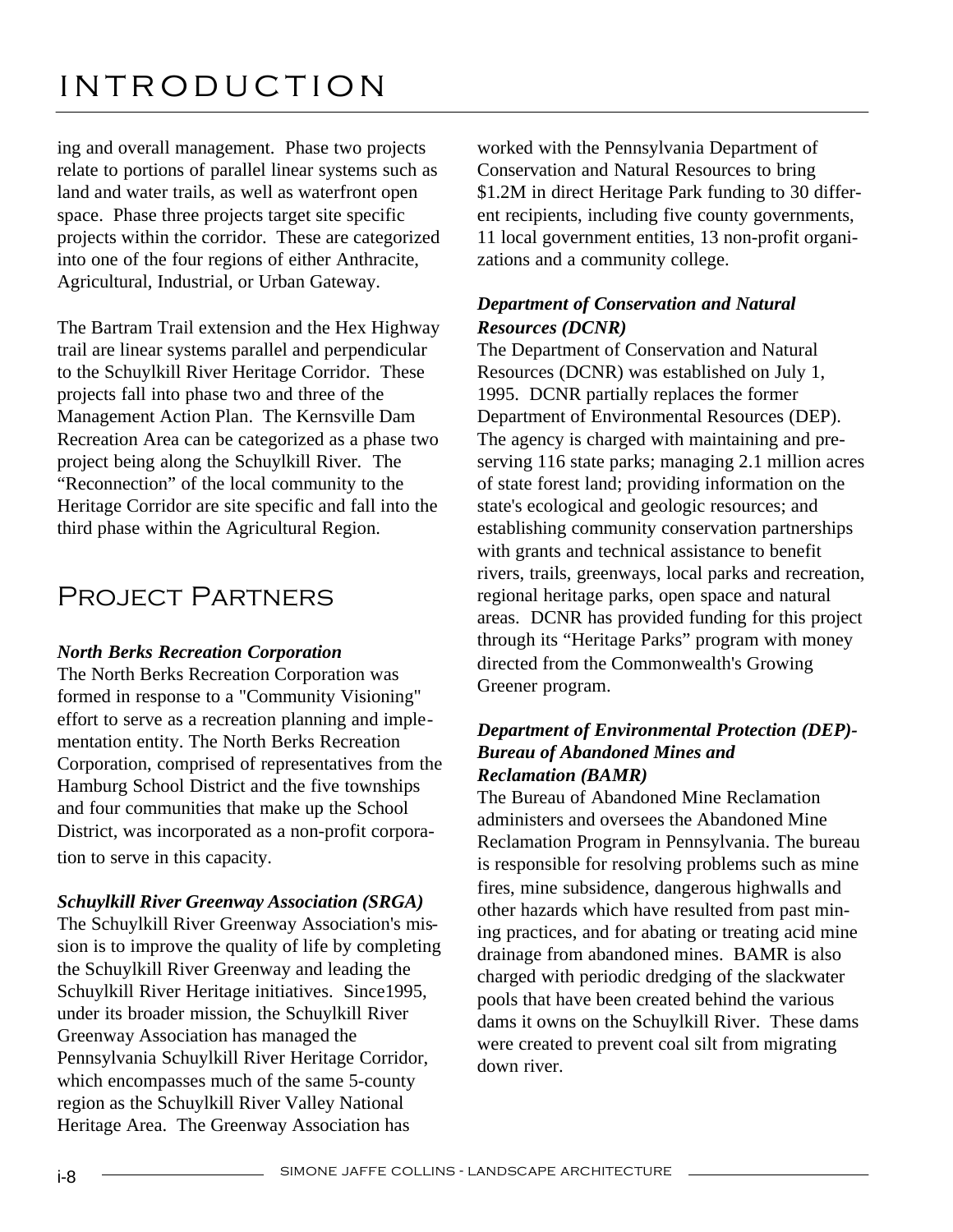#### *Public*

The North Berks area citizens were an essential part of the development and planning of a conceptual plan for the North Berks Recreational area. During a series of public meetings held by SRGA and the North Berks Recreation Corporation, the public contributed many ideas relating to the overall design of the site.

#### *Simone Jaffe Collins (SJC)*

Simone Jaffe Collins is a Landscape Architecture firm based in Berwyn, Pennsylvania. SJC was retained by SRGA as the consultant for this study. SJC has considerable experience with land planning projects and has worked on a wide variety of projects that are highly relevant to this SRGA project such as the Montgomery County Schuylkill River Greenway Stewardship Study and the Bartram Trail Development Study.

#### *Pennsylvania Fish and Boat Commission (PAF&BC)*

In the commonwealth of Pennsylvania, the Pennsylvania Fish and Boat Commission has jurisdiction over waterways. The PAF&BC establishes and monitors regulations for recreational water use. Lands surrounding the water most often are private or public lands under a different state agency. The use of the pool above the Kernsville Dam is an active and important recreational facility for local residents.

#### *Communities*

Townships of Tilden, Upper Bern, Upper Tulpehocken, Windsor, and Perry were part of the study area. The boroughs of Hamburg, Shoemakersville, and Strausstown and the community of Shartlesville were also partners in the study.

#### *Other participants*

County Commissioners, Blue Mountain Eagle Hiking Club, Hamburg Area Soccer Association, Hamburg Area Business Association, Area Boating Association, Keystone Canoe Club, Blue Mountain Hamburg Little League, Berks Fishing Association, Berks County Historic Association, Berks County Conservancy, Hamburg Emergency Services, Berks County Federation of Sportsman, Audubon Society, and others.

# *Process (methodology)*

## *Map Research*

The planning process began with collecting basemaps of the project area. United States Geological Survey (USGS) topographical maps were obtained from the State of Pennsylvania, and were the main source for topographic and roadway information, as well as for identifying significant landmarks and waterways. Digital Orthophoto Quadrangles (DOQ) were also referenced in conjunction with the USGS topographic maps. DOQ's are aerial photographs that are used as the base for the USGS topographical maps. These high-resolution photos are extremely useful for site inventory and developing an understanding and an accurate picture of the landscape.

Historical maps were also collected from various sources including the Berks County Historical Society and were useful in locating historic landmarks and features of the landscape that have been disguised or lost through time. The Berks County Mapping Office also provided tax maps that identify the legal boundaries of land parcels. This information aided in identifying state owned land and private property that revealed the opportunities and constraints to utilizing specific parcels of land. Current and accurate road maps of Berks County proved to be an invaluable resource for locating local roads and places of interest. BAMR provided several maps of the basin and adjacent lands.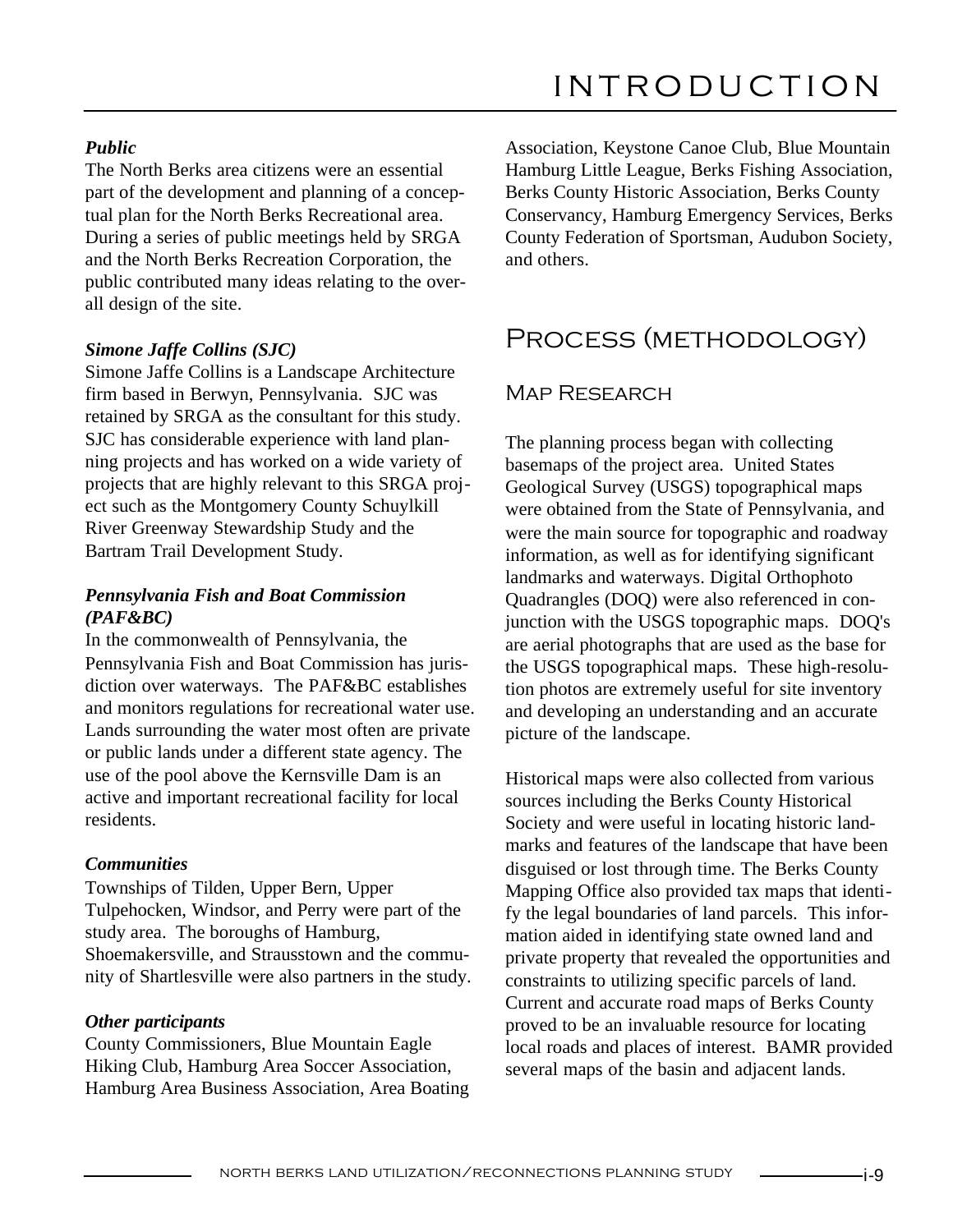## *Reconnaissance*

The consultant performed several field reconnaissance visits between the months of July and December 2000 to gain a comprehensive understanding of the project area. The project area was surveyed on foot and by car. Notes were compiled and many photographs were taken to aid in this study.

## *Site Analysis*

The consultant surveyed substantial portions of the Northern Berks area by foot. State owned lands surrounding the Kernsville Impounding Basin along the Schuylkill River were thoroughly examined using USGS topographic maps and DOQ aerial photographs to record information about significant landscape features. Possible pedestrian routes from Lowland Road to the northern end of the project area just south of Port Clinton were walked and investigated to determine feasible alignments. Some of the main streets of Hamburg were also walked to develop a clear picture of the town. Many photographs were taken for later reference. The collected information was recorded and compiled in a series of site analysis maps that helped direct the design concepts.

The proposed Bartram Trail Extension from Hamburg to Shoemakersville and the proposed Hex Highway Trail from Hamburg to Strausstown were also surveyed on multiple occasions. Collected information was recorded and compiled in site analysis maps and matrices found later in this report.

### *Schematic Design*

The schematic or preliminary design incorporates key programmatic features. The site analysis information was compiled and used to form a framework of opportunities and constraints. The consultant used the opportunities and constraints to identify where the specified elements of the program could be implemented.

## *Public Meetings*

An important component of the design process is public participation. Four public meetings were held that had a combined attendance of over 150 participants. The first public meeting included an overview of the project goals and programming suggestions from the public and the consultant.

The second meeting featured a presentation of the site analysis along with the preliminary concepts for the Kernsville Impounding Basin. Preliminary routes from Hamburg to Shoemakersville and Strausstown were also presented. The public reacted to the preliminary concepts and voiced their ideas and concerns to the consultant.

The third meeting featured a presentation of the draft report. The draft plan was presented and questions were answered. Comments were also recorded in meeting minutes.

The fourth meeting entailed a summary of public comment received on the project and the notable changes to the plan.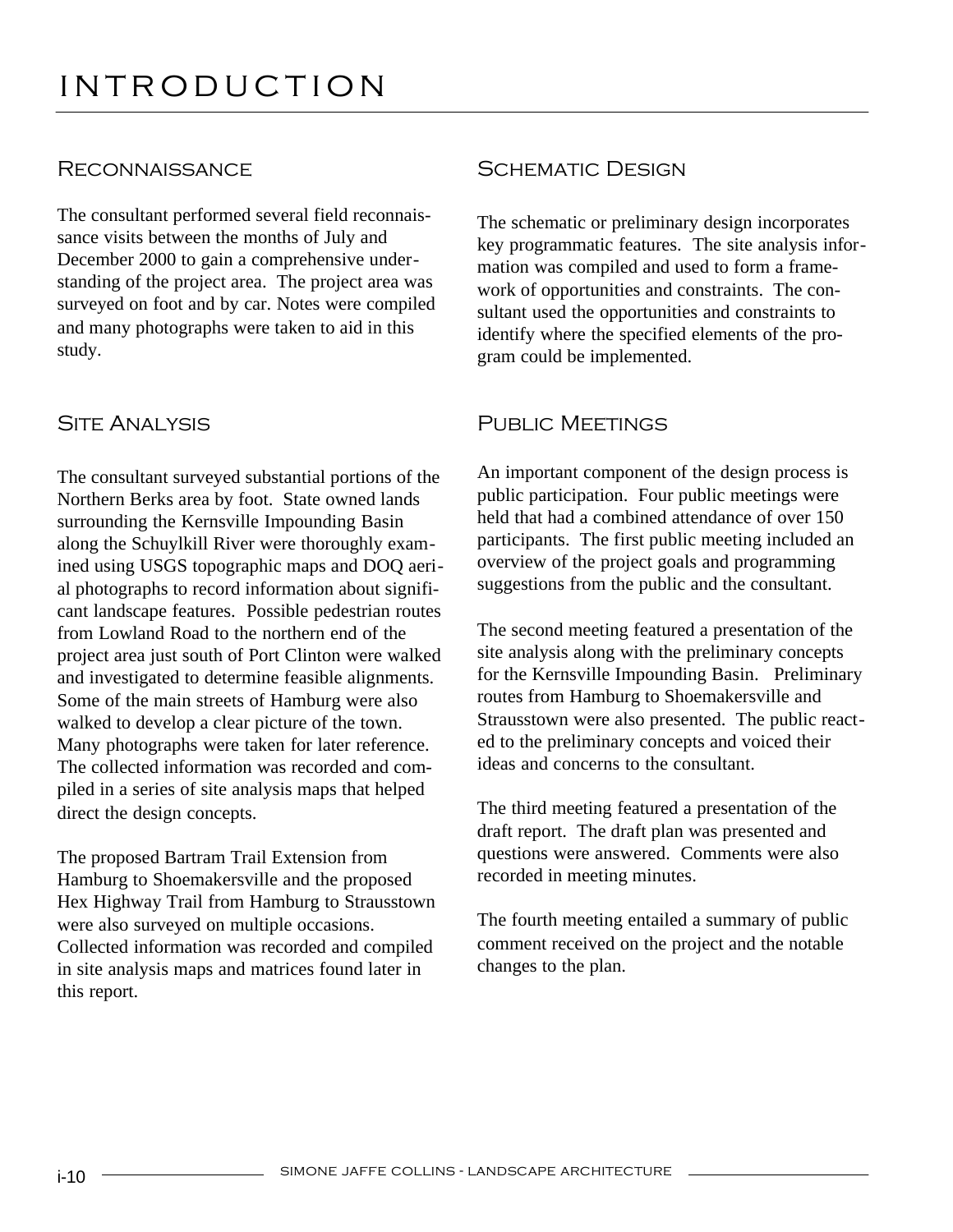## *Draft Plan and Report*

Based on comment at public meetings and programmatic development, the consultant developed a preliminary draft plan. Presentation of the draft plan provided opportunity for initial reaction from meeting participants. The draft report is a culmination of all the information collected during the planning study, including the draft plan. The public was given 30 days to review the draft plan and submit further input/comments. Copies of the plan were distributed to the organizations, local libraries and townships for comment. The draft report summarized the procedures leading to recommendations in the draft plan.

#### *Final Plan and report*

After the public review period, final changes to the plan were based on comments received. The final plan satisfies the program elements provided by SRGA and the Berks County Recreation Corporation. The recommendations respond to information collected during the site analysis, issues raised by the public during public meetings, and comments received on the draft plan. The final plan was prepared and presented to the North Berks Recreation Corporation and the Schuylkill River Greenway Association. The final report provides a basis for future planning and development efforts.